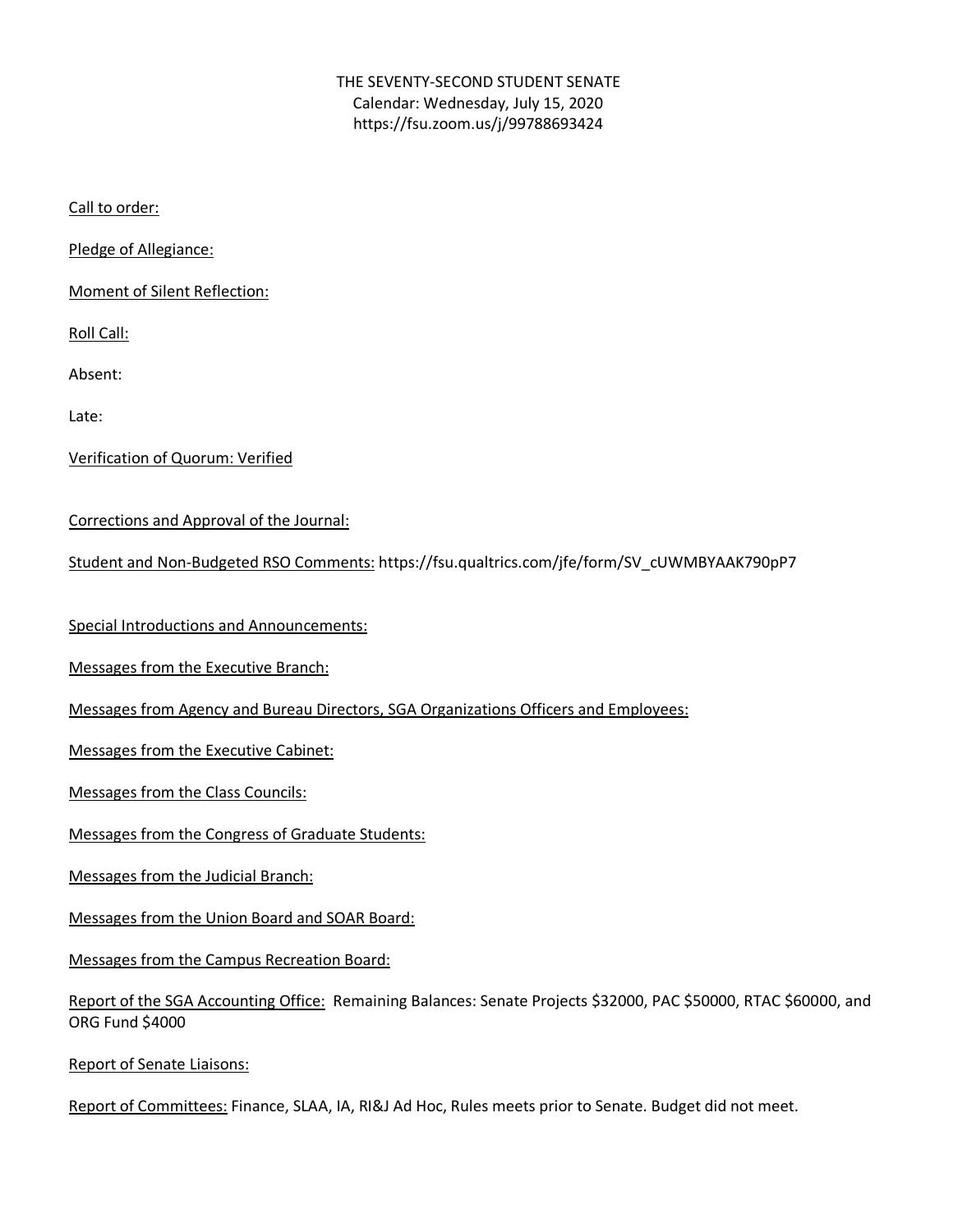Senate Confirmations: Melanie Green-VSU Secretary, John Wallace-VSU External Coordinator, Cam Bickley-VSU Internal Coordinator, Isabella Hernandez-PSU Treasurer, Erick Tapia-HLSU Treasurer, Deborah Maldonado-HLSU Secretary, & Abby Salter-Temporary Supreme Court Justice

Consent Calendar: PAC and RTAC do not meet in the summer.

Bills First Reading:

| Bill 39        | Sponsored by Senator Sojos and Leckie (P))<br>Amending Student Body Statutes Chapter 807.6K regarding funding board budgets in the fall.<br>REFERRED TO FINANCE THEN JUDICIARY, 2.19.<br>TABLED IN FINANCE, 2.25, 3.10, 3.31, 4.14, 6.2, 6.16, 7.7.                                                                 |
|----------------|---------------------------------------------------------------------------------------------------------------------------------------------------------------------------------------------------------------------------------------------------------------------------------------------------------------------|
| <b>Bill 57</b> | Sponsored Sojos and Adamyk (P)<br>Amending Student Body Statutes 807.6 clarifying advertising regarding RSOs.<br>REFERRED TO FINANCE THEN JUDICIARY, 3.4.<br>TABLED IN FINANCE, 3.10, 3.31, 4.14, 6.2, 6.16, 7.7.                                                                                                   |
| <b>Bill 58</b> | Sponsored by Senator Sojos (P)<br>Amending Student Body Statutes 807.6G clarifying funding to organizations.<br>REFERRED TO FINANCE THEN JUDICIARY, 3.4.<br>TABLED IN FINANCE, 3.10, 3.31, 4.14, 6.2, 6.16, 7.7.                                                                                                    |
| <b>Bill 68</b> | Sponsored by Senator Sojos (P)<br>Amending Student Body Statutes Chapter 807.6 regarding RTAC. REFERRED TO FINANCE,<br>THEN JUDICIARY, 3.11. PASSED IN JUDICIARY OUT OF SEQUENCE, 4.6. TABLED IN FINANCE,<br>7.7                                                                                                    |
| <b>Bill 72</b> | Sponsored by Senator Primozic (P)<br>Amending Student Body Statutes Chapter 303.2 regarding TLI Leadership.<br>REFERRED TO IA THEN JUDICIARY, 3.11.<br>PASSED IA, 4.14.                                                                                                                                             |
| <b>Bill 75</b> | Sponsored by Senator Sojos (P)<br>Amending Student Body Statutes Chapter 807.6G regarding travel funding limits.<br>REFERRED TO FINANCE THEN JUDICIARY, 4.1, TABLED IN FIANNCE, 7.7.                                                                                                                                |
| Bill 86        | Sponsored by Senator Dodson (P), Stinson, and Adams (Co)<br>Amending Student Body Statutes Chapter 100.5 to add Deputy Treasurer and members of<br>the Executive Office to the list of major positions. REFERRED TO JUDICIARY, THEN IA, 7.1<br>AMENDED AND PASSED IN JUDICIARY, 7.7., AMENDED AND PASSED IN IA 7.14 |
| Bill 87        | Sponsored by Senator Ryan (P)<br>Amending Student Body Statutes Chapter 802.4 with regards to Public Advertisement of<br>events. REFERRED TO FINANCE, THEN JUDICIARY, 7.1. TABLED IN FINANCE, 7.7.                                                                                                                  |
| Bill 90        | Sponsored by Senator Murcia (P) and Chabot (Co)<br>Amending Student Body Statutes Chapter 404 regarding Senate terms and applications.<br>REFERRED TO JUDICIARY, THEN RULES, 7.1<br>AMENDED AND PASSED IN JUDICIARY, 7.7.                                                                                           |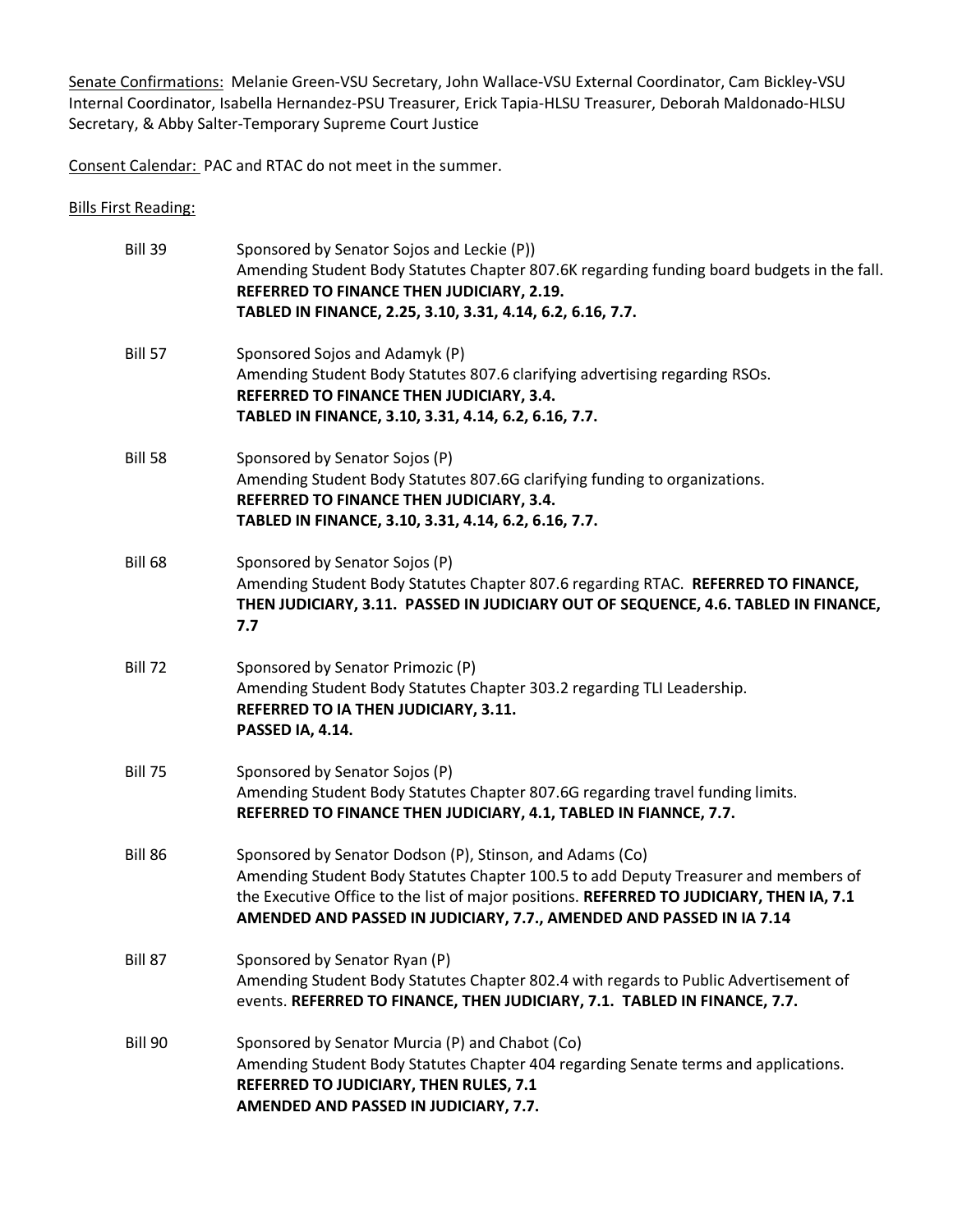| <b>Bill 91</b>               | Sponsored by Senator Mougey (P) and Adamyk (Co)<br>Amending Student Body Statutes Chapter 807 with regards to updating "SOAR Board" to<br>"Engagement Ambassadors." REFERRED TO FINANCE, THEN JUDICIARY, 7.1.<br>PASSED IN FINANCE, 7.7.                                                                                                                                            |
|------------------------------|-------------------------------------------------------------------------------------------------------------------------------------------------------------------------------------------------------------------------------------------------------------------------------------------------------------------------------------------------------------------------------------|
| Bill 92                      | Sponsored by Senator J. Alvarez, Chabot (P) and Murcia (Co)<br>Amending Student Body Statutes Chapter 304.3 with regards to the candidate screening<br>process. REFERRED TO JUDICIARY, IA, THEN RULES, 7.1., PASSED AND AMENDED IN<br><b>JUDICIARY 7.13.,</b>                                                                                                                       |
| Bill 93                      | Sponsored by Senator J. Alvarez<br>Amending Student Body Statutes Chapter 211 to add SGA Indigenous Land Acknowledgment.<br>REFERRED TO SLAA, JUDICIARY, THEN RULES, 7.1<br>TABLED IN SLAA, 7.7. PASSED IN SLAA 7/10, PASSED AND AMENDED IN JUDICIARY 7.13.                                                                                                                         |
| Bill 94                      | Sponsored by Senators J. Alvarez & Murcia (P)<br>Amending Student Body Statutes Chapter 307.3 regarding forwarding letters. REFERRED TO<br>IA, JUDICIARY, THEN RULES, 7.1. AMENDED AND PASSED IN IA, 7.7.                                                                                                                                                                           |
| <b>Bill 95</b>               | Sponsored by Senator J. Alvarez (P)<br>Amending Student Body Statutes Chapter 203.6 regarding publishing of minutes for all<br>meetings. REFERRED TO SLAA, JUDICIARY, THEN RULES, 7.1<br>TABLED IN SLAA, 7.7. AMENDED AND PASSED IN SLAA, 7.10                                                                                                                                      |
| <b>Bill 96</b>               | Sponsored by Senators J. Alvarez & Leckie (P)<br>Amending Student Body Statutes Chapter 400.5 regarding abstentions. REFERRED TO<br>JUDICIARY, THEN RULES, 7.1                                                                                                                                                                                                                      |
| <b>Bill 97</b>               | Sponsored by Senators Leckie & J. Alvarez (P)<br>Amending Student Body Statutes Chapter 100.5 and 421 to create non-voting delegates of<br>the Student Senate. REFERRED TO SLAA, JUDICIARY, THEN RULES, 7.1 TABLED IN SLAA, 7.7.,<br>FAILED IN SLAA, 7.10.                                                                                                                          |
| <b>Bills Second Reading:</b> |                                                                                                                                                                                                                                                                                                                                                                                     |
| <b>Bill 62</b>               | Sponsored by Senator Villacorta & Gnanam (P), Murcia (Co)<br>Amending Student Body Statutes Chapter 1005.5 regarding amendments. GNANAM ADDED<br>AS PRIMARY SPONSOR AND MURCIA AS COSPONSOR BY VILLACORTA AND PORTER.<br>REFERRED TO JUDICIARY, 3.4. AMENDED AND PASSED IN JUDICIARY, 3.9.<br>Weber moves to send back to committee, Sojos seconds, Maymon objects. Ready calls the |

Bill 66 Sponsored by Senators Villacorta & Acanda (P) Amending Student Body Statutes Chapter 307 regarding changing the SGA application. **REFERRED TO INTERNAL AFFAIRS THEN TO JUDICIARY, 3.4. PASSED IN IA, 3.31. PASSED IN JUDICIARY, 4.6.**

**TABLED IN JUDICIARY, 3.30. TABLED IN JUDICIARY, 4.6. PASSED IN JUDICIARY, 6.1.**

question, England seconds, **29-12-0 REMANDED, 3.11.**

Bill 79 Sponsored by Senator Lavender and Ready (P) Amending Student Body Statutes Chapter 300.2. **REFERRED TO JUDICIARY, 4.15. PASSED IN JUDICIARY, 6.1.**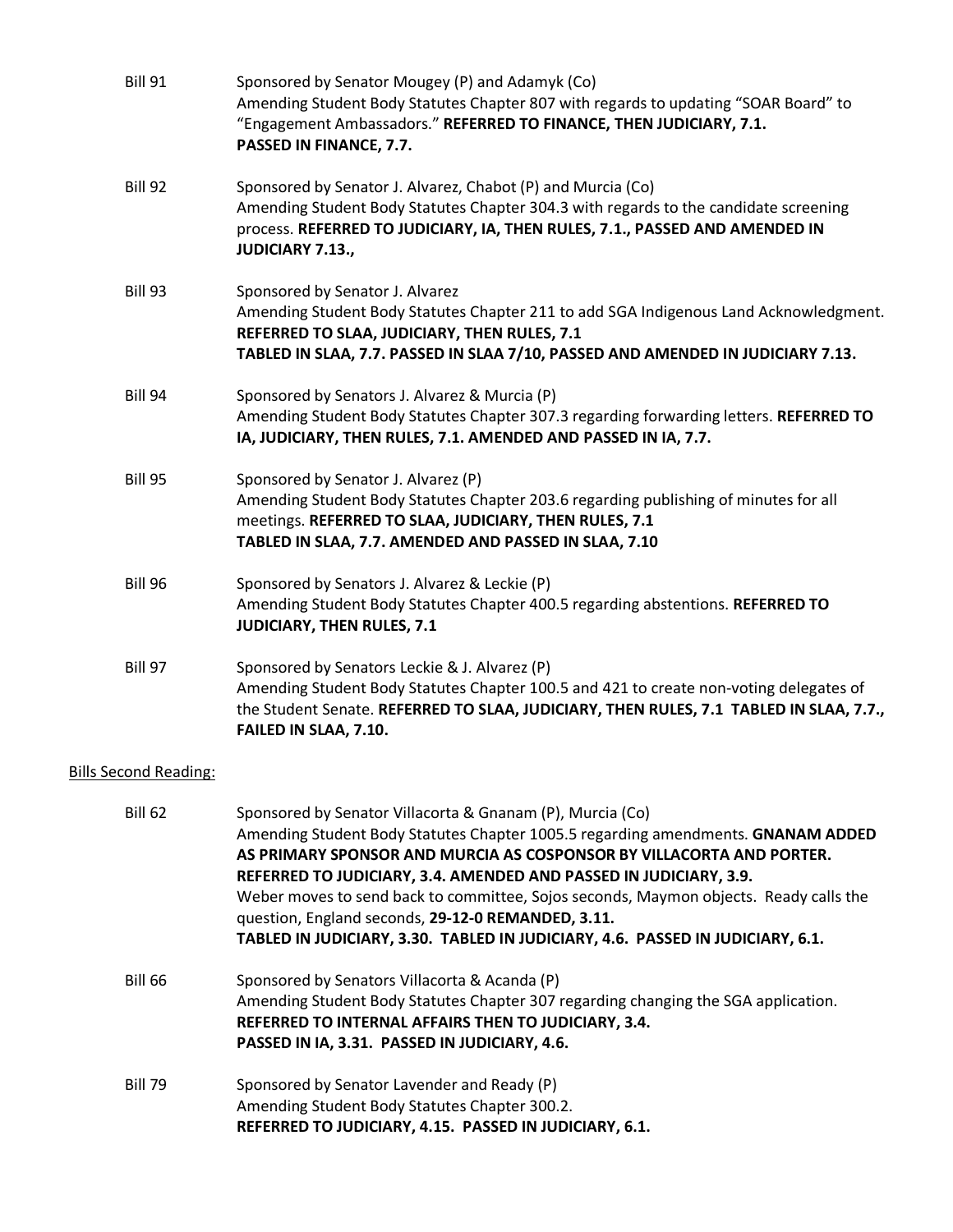Bill 80 Sponsored by Senator Lavender and Ready (P) Amending Student Body Statutes Chapter 300.4 **REFERRED TO JUDICIARY, 4.15. PASSED THEN TABLED IN JUDICIARY, 6.1. AMENDED AND PASSED IN JUDICIARY, 6.15.**

Bill 81 Sponsored by Senator Lavender and Ready (P) Amending Student Body Statutes Chapter 300.5. **Lavender moved to put a bill on first reading, seconded by Leckie, no objections, 4.15. REFERRED TO JUDICIARY, 4.15. PASSED THEN TABLED IN JUDICIARY, 6.1. AMENDED AND PASSED IN JUDICIARY, 6.15.**

- Bill 82 Sponsored by Senator Lavender and Ready (P) Amending Student Body Statutes Chapters 300-302. **Lavender moved to put a bill on first reading, seconded by Leckie, no objections, 4.15. REFERRED TO JUDICIARY, 4.15. PASSED THEN TABLED IN JUDICIARY, 6.1. PASSED AS AMENDED IN JUDICIARY, 6.23.**
- Bill 85. Sponsored by Senator Leckie (P), Adamyk, Porter, Murcia, Waters, Kilinc, Martin (Co) Amending Student Body Statutes Chapter 300 with regards to the Attorney General. **REFERRED TO JUDICIARY, 5.20. TABLED IN JUDICIARY, 6.1. PASSED AS AMENDED IN JUDICIARY, 6.23.**
- Bill 83 Sponsored by Dean (P) and Fahey (Co) An allocation of \$2000 from Senate Projects to the ProfessioNole Clothing Closet. **Dean moves to put a bill on first reading, seconded by Gonzalez, no objections, 4.15. REFERRED TO SLAA THEN BUDGET, 4.15. PASSED IN SLAA, 6.1. AMENDED AND PASSED IN BUDGET, 6.2.**
- Bill 84 Sponsored by Senator Leckie (P) Amending Student Body Statutes Chapter 509 with regards to appointing General Counsel. **REFERRED TO JUDICIARY, 5.20. TABLED IN JUDICIARY, 6.1. PASSED IN JUDICIARY, 6.15.**
- Bill 88 Sponsored by Senator Gnanam (P) and Bogle (Co) Amending Student Body Statutes Chapter 207.4 with regards to New Senator Orientation**. REFERRED TO JUDICIARY, THEN RULES, 7.1 AMENDED AND PASSED IN JUDICIARY, 7.7.**
- Bill 89 Sponsored by Senator Murcia (P) Amending Student Body Statutes Chapter 401.3 regarding omnibus bills. **REFERRED TO JUDICIARY, 7.1 AMENDED AND PASSED IN JUDICIARY, 7.7.**

Constitutional Amendments:

Amendment 1 Sponsored by Senator Leckie (P) To create a constitutional review commission in the Student Body Constitution. **REFERRED TO JUDICIARY, SLAA, THEN RULES, 7.1 AMENDED AND PASSED IN JUDICIARY, 7.7., FAILED IN SLAA 7.10**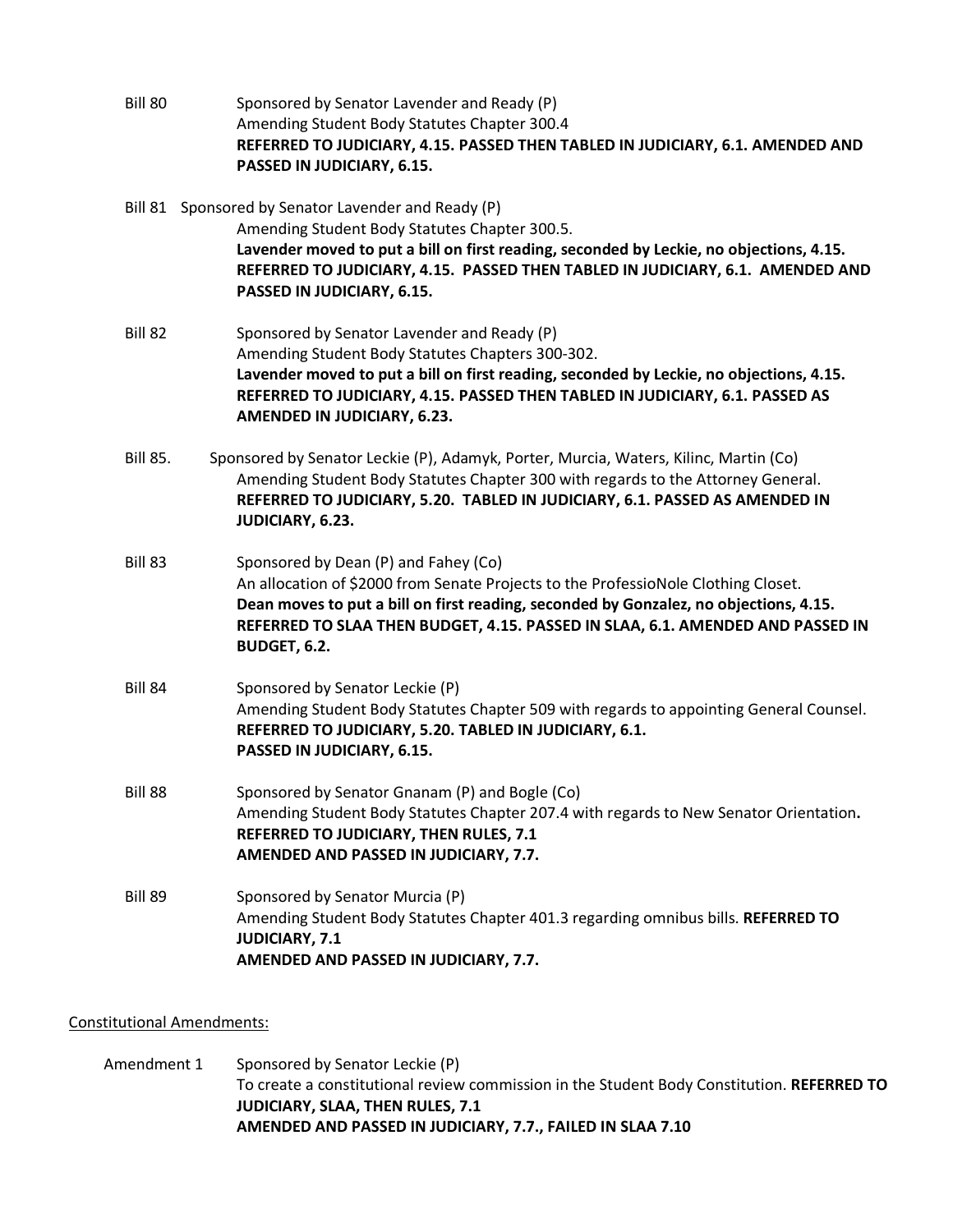| Amendment 2                          | Sponsored by Senator Murcia (P) and Chabot (Co)<br>Amending Student Body Constitution with regards to the number of Student Senators.<br>REFERRED TO JUDICIARY, SLAA, THEN RULES, 7.1<br>AMENDED AND PASSED IN JUDICIARY, 7.7., PASSED IN SLAA 7.10                                                             |
|--------------------------------------|-----------------------------------------------------------------------------------------------------------------------------------------------------------------------------------------------------------------------------------------------------------------------------------------------------------------|
| Amendment 3                          | Sponsored by Senator Murcia (P)<br>Amending the Student Body Constitution to limit the number of students needed for a<br>petition of recall. REFERRED TO JUDICIARY, SLAA, THEN RULES, 7.1<br>AMENDED AND PASSED IN JUDICIARY, 7.7., PASSED IN SLAA 7.10                                                        |
| Amendment 4                          | Sponsored by Senator J. Alvarez (P)<br>Amending the Student Body Constitution to abolish the offices of the Student Body President<br>and Vice President to establish an Executive Council. REFERRED TO JUDICIARY, SLAA, THEN<br><b>RULES, 7.1.</b><br>TABLED IN JUDICIARY, 7.7.                                |
| Amendment 5                          | Sponsored by Senator J. Alvarez (P)<br>To make the Student Body President and Vice President run separately.                                                                                                                                                                                                    |
| Amendment 6                          | Sponsored by Senator J. Alvarez (P)<br>Editing the Student Body Constitution with regards to the Student Body Treasurer                                                                                                                                                                                         |
| Resolutions:<br><b>Resolution 45</b> | Sponsored by Senator Porter (P)<br>Regarding the University's partnership with Honorlock.<br>Porter moves to place a resolution on the floor, seconded by Gnanam.<br>REFERRED TO SLAA. PASSED IN SLAA, 6.1. REMANDED BACK TO SLAA, 7.1 (Porter/England).<br>TABLED IN SLAA, 7.7., AMENDED & PASSED IN SLAA 7.13 |
| <b>Resolution 48</b>                 | Sponsored by Senator Gnanam (P) and Bogle (Co)<br>Commending the five years of education and service that Green Dot has provided FSU and<br>encouraging members of the student body to go through Green Dot Training. REFERRED TO<br>JUDICIARY, THEN SLAA, 7.1. TABLED IN SLAA, 7.7., AMENDED IN SLAA 7.10      |
| Resolution 49                        | Sponsored by Senator Chabot (P) and Leckie, Murcia (Co)<br>Encouraging the City of Tallahassee to aid and support students who suffer hardships due to<br>COVID. REFERRED TO SLAA, 7.1. TABLED IN SLAA, 7.7. AMENDED AND PASSED in SLAA,<br>7.10, PASSED IN SLAA 7.10                                           |
| <b>Resolution 52</b>                 | Sponsored by Senator Murcia (P) and Leckie (Co)<br>Amending Student Senate Rules of Procedure 1.7 and 6.4 with regards to the Internal Affairs<br>Committee. REFERRED TO IA THEN RULES, 7.1<br>PASSED IN IA, 7.7.                                                                                               |
| <b>Resolution 53</b>                 | Sponsored by Senator Murcia (P)<br>Amending Student Senate Rules of Procedure 10.17. REFERRED TO RULES, 7.1                                                                                                                                                                                                     |
| <b>Resolution 54</b>                 | Sponsored by Murcia (P) and Chabot (Co)                                                                                                                                                                                                                                                                         |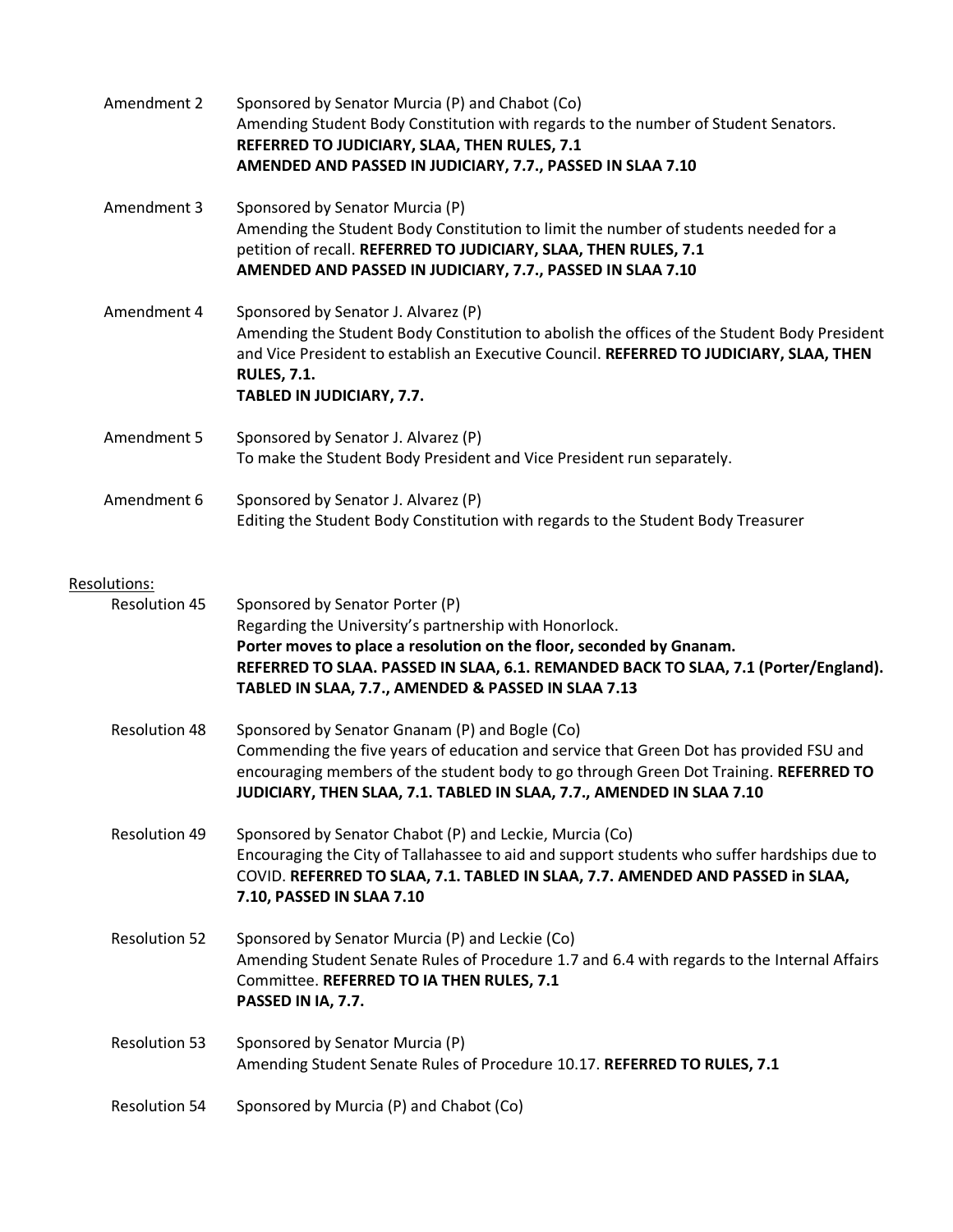Amending Student Senate Rules of Procedure Rule 1 regarding the organizational meeting of the Senate. **REFERRED TO RULES, 7.1**

- Resolution 55 Sponsored by Murcia (P) and Chabot (Co) Amending Student Senate Rules of Procedure Rule 1 with regards to attendance for Senate leadership decisions. **REFERRED TO RULES, 7.1**
- Resolution 56 Sponsored by Senator Stinson (P) and England (Co) Student Senate's Commitment to the Student Veterans Center and the Cord and Coin Ceremony. **REFERRED TO SLAA, 7.1. AMENDED AND PASSED IN SLAA, 7.7.**
- Resolution 57 Sponsored by Senator Murcia Amending Student Senate Rules of Procedure 11.10 regarding pro/con debate. **REFERRED TO RULES, 7.1**
- Resolution 58 Sponsored by Senator J. Alvarez Amending Student Rules of Procedure 13.8 regarding Senator absences. **REFERRED TO RULES, 7.1**
- Resolution 59 Sponsored by Senators Rudd, Adamyk (P), Adams, Cusnier, England, Mougey, Murray, Selva, and Stinson (Co) Student Senate committing to better support the Jewish community in SGA. **Murcia moves to send the resolution to committee, England seconds. REFERRED TO SLAA, 7.1. AMENDED AND PASSED IN SLAA, 7.1.**
- Resolution 60 Sponsored by Senators Waters, Garcia (P), A. Alvarez, J. Alvarez, Gabadage, Gonzalez, Medley-Neyra, Palacio, Tookes Advocating for the renaming of Doak Campbell Stadium to Charlie Ward Field. **REFERRED TO SLAA THEN RULES, 7.1. TABLED IN SLAA, 7.7., PASSED IN SLAA 7.13**
- Resolution 61 Sponsored by Senators Garcia, Waters (P), A. Alvarez, J. Alvarez, Gabadage, Gonzalez, Medly-Neyra, Palacio Advocating for the renaming of Suwannee room to Eva Killings Suwannee Room. **REFERRED TO SLAA THEN RULES, 7.1. TABLED IN SLAA, 7.7., AMENDED & PASSED IN SLAA 7.13**
- Resolution 62 Sponsored by Senators Leckie, Gonzalez (P), Waters, Garcia, Gabadage, Mougey, and Rudd Encouraging Florida State University to require the completion of a race and ethnicity credit before graduation. **REFERRED TO SLAA THEN RULES, 7.1. TABLED IN SLAA, 7.7.& 7.13**
- Resolution 63 Sponsored by Chabot and J. Alvarez Urging the leadership of FSU ROTC to take means to remove any Battle Streamers related to the actions taken by Confederate military forces during the Civil War. **REFERRED TO SLAA THEN RULES, 7.1. TABLED IN SLAA, 7.7., PASSED IN SLAA 7.13**
- Resolution 64 Sponsored by Chabot, Murcia (P), J. Alvarez, Hinks, Gnanam Strongly urging the administration to reconsider its reversal of their previous decision to allow employees to care for children while working remotely from home. **REFERRED TO SLAA THEN RULES, 7.1. AMENDED AND PASSED IN SLAA, 7.7.**
- Resolution 65 Sponsored by Senator J. Alvarez (P), Leckie, Mrcia, Chabot, Gnanam, Hinks, and Wang (Co)